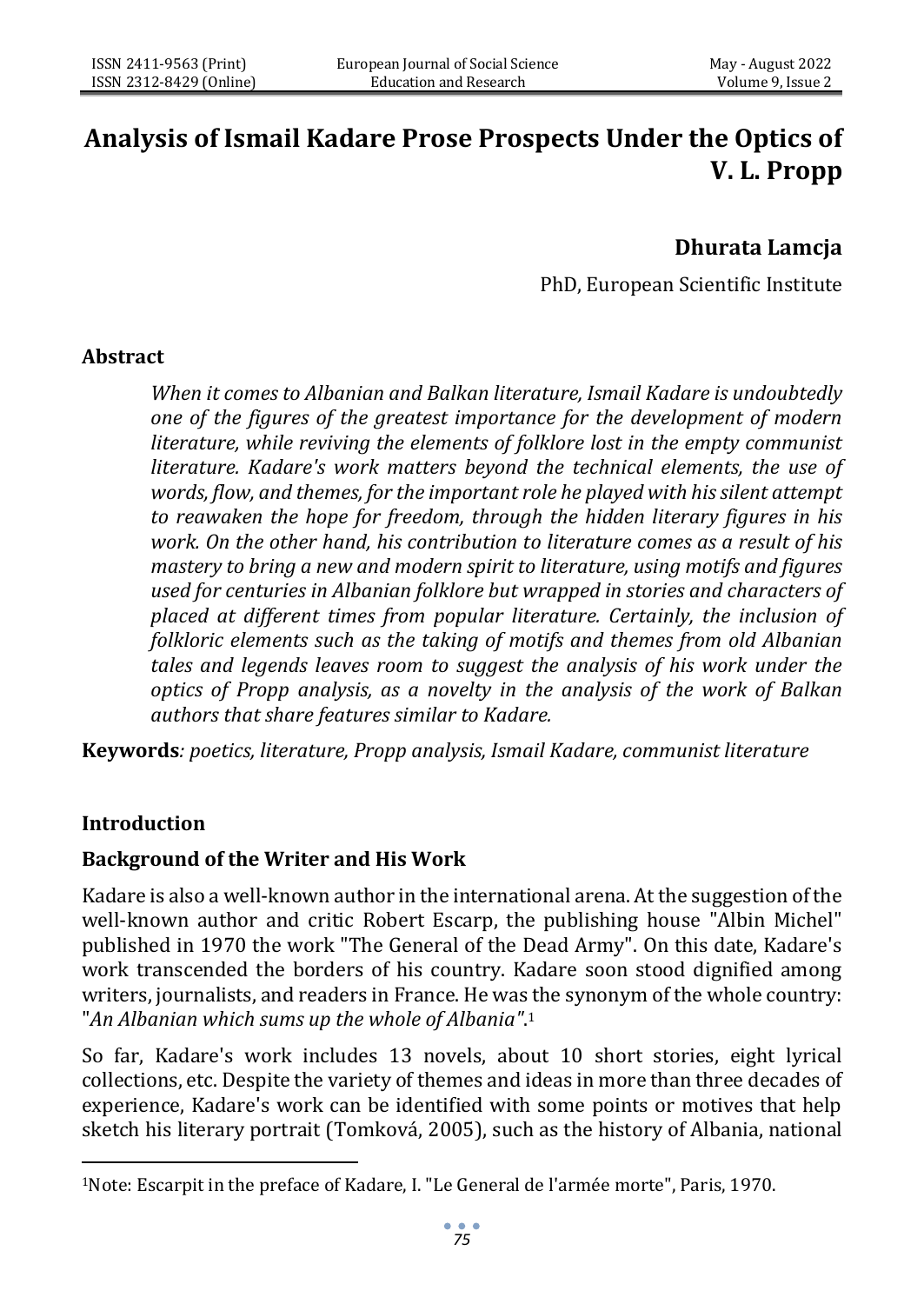resistance, the socio-political actuality of the country, Empire Ottoman as a model of the totalitarian state, the world in the mirror of memories, mythology in the structure of the work (Klosi, 1991). The boundaries of this classification are often fluent. Given the reality and mainly the historical facts of the work "The General of the Dead Army", the latter focuses more on symbolism than on an accurate reflection of history. The novels and stories of the third group, on the other hand, seem to have a historical nature, however, they constitute a free entry into history, with a current literary background. Fictional "facts" prevail over history. Autobiographical prose is easier to analyze through occasional themes. Mythology is examined in the novel "Who brought Doruntina?". The work is also based on the motive of the construction sacrifice in the work "Bridge with three arches".

The presentation of Kadare's work, although more detailed than other Albanian authors, does not claim to be exhaustive. In addition to addressing mythological themes, some important novels such as "The Great Winter," "The Concert at the End of Winter," or "Last November" are mostly political novels (Xhaferi, 2017). Kadare's work contains several poems that concisely identify the constellations of ideas in future prose texts. and can serve as epigrams for these texts. The division between Kadare as a prose writer and Kadare as a lyric poet may not be applicable (Morgan, 2006).

Analyzing Kadare's work, this paper, beyond the traditional literary analysis, will be based on Propp structural analysis, which will serve to see the impact of fairy tales and typological structures of folklore on Kadare's work, developed in the era of modernist literature. and socialist realism.

This paper has a number of goals, which can be more easily synthesized in selected research questions, which will try to answer the set goals of the study:

Is the influence of modernist literature and socialist realism felt in Kadare's work?

Is the impact of the revival of folklore literary elements felt in Kadare's work?

Can we say that there are a considerable number of Propp functions present in Kadare's work?

# **The Authors Biography and Its Impact on the Authors Work**

Ismail Kadare's work has only been translated in the last two decades. He was born in Gjirokastra in 1936. During the Second World War, the child was in his hometown, where the Italian and Greek armies passed and was later occupied by the German army. The autobiography of that time can be found in the novel "Chronicle in Stone" of 1971 (Elsie, 2005 ).

After the war, Kadare attended primary and secondary school in the city of Gjirokastra. He started writing and publishing poetry very early on (such as the subject of his satire in the later story "Writing Time", 1985). He enrolled at the University of Tirana, in the branch of Albanian Language and Literature. In 1954 he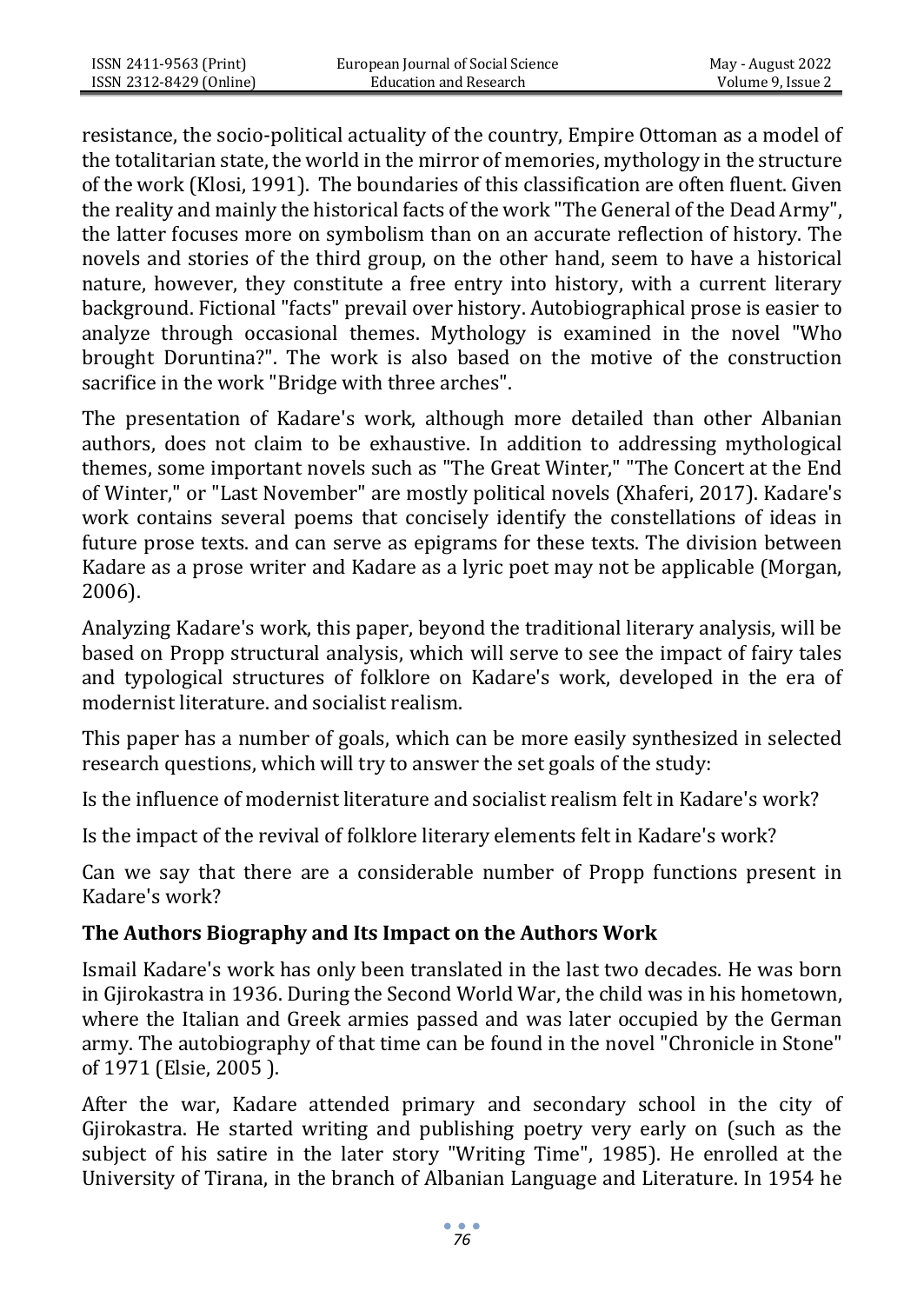published his first poetry collection, "Youth Inspiration". Three years later he published his second poetic collection entitled "Dreams". Later, however, he departed from his early poetry (Avdyli, 2019a).

After completing his studies in Tirana, Kadare continued his artistic education at the Gorky Institute in Moscow. Here he came in contact with contemporary or modern European literature. With the breakdown of relations between the Soviet Union and Albania in 1961, Kadare had to drop out of school and return to Tirana. He initially worked as a journalist and editor for the country's contemporary literary writings. In 1963 he achieved success with the novel "The General of the Dead Army". Given the philosophical approach, the young author was recognized as an important innovator in Albanian literature. Also, the above novel sparked controversy, which many consider a sign of the novel's great importance.

However, in the 1960s in Albania, Kadare was largely known as a successful poet. His collections "My Century", 1964, "Eagles fly high", 1966, "Solar engine", 1968, etc. were characterized by enthusiasm for socialism, abstractions, and "*entanglements*", which were very popular among young people at the time. The poetic collection "Time" published in 1976 marked his farewell to the genre of poetry (Avdyli, 2019b). This collection contained political poetry, so it focused on Albania's path to communism (Gjergji, 2015). "The Castle" and "Chronicle in Stone" were written after "The General of the Dead Army", and are considered some of Kadare's most important works in the 1960s.

From the early 1970s to 1990, Kadare lived as a freelance writer in Tirana and was a board member of the Writers' League. In 1988 Kadare was elected Vice President of the Democratic Union of Albania. He was also the editor-in-chief of the literary magazine published in Frenchfont "Les Lettres Albanaises". In the late 1990s, Kadare left with his family in France and thus distanced himself from his party and Albanian politics.

The new situation in Eastern Europe and Albania positioned Kadare as a prominent Albanian writer and at the same time as the advocate of democratization of the country in a new light. As a prose writer, Kadare was particularly productive in the 1970s. In 1973 he published The Winter of Great Solitude (1976 expanded as The Great Winter); in 1974 the other novel "November of a Capital"; in 1976 "The Former Emblem", a collection of short stories and longer prose texts; in 1978 three novels in one volume, among them "The Bridge with Three Arches", and "The Twilight of the Steppe Gods"; in 1979 two novels were published, "Who brought Doruntina?", "Broken April" and three separate novels in a group. Also published were the novel "File H", 1981, the prose collection "Writing Time", 1986, and "Concert at the End of Winter", 1988.

Kadare is also known as an essayist and translator. It is worth mentioning his contribution to the tradition of Albanian folk poetry "Autobiography of the Folk in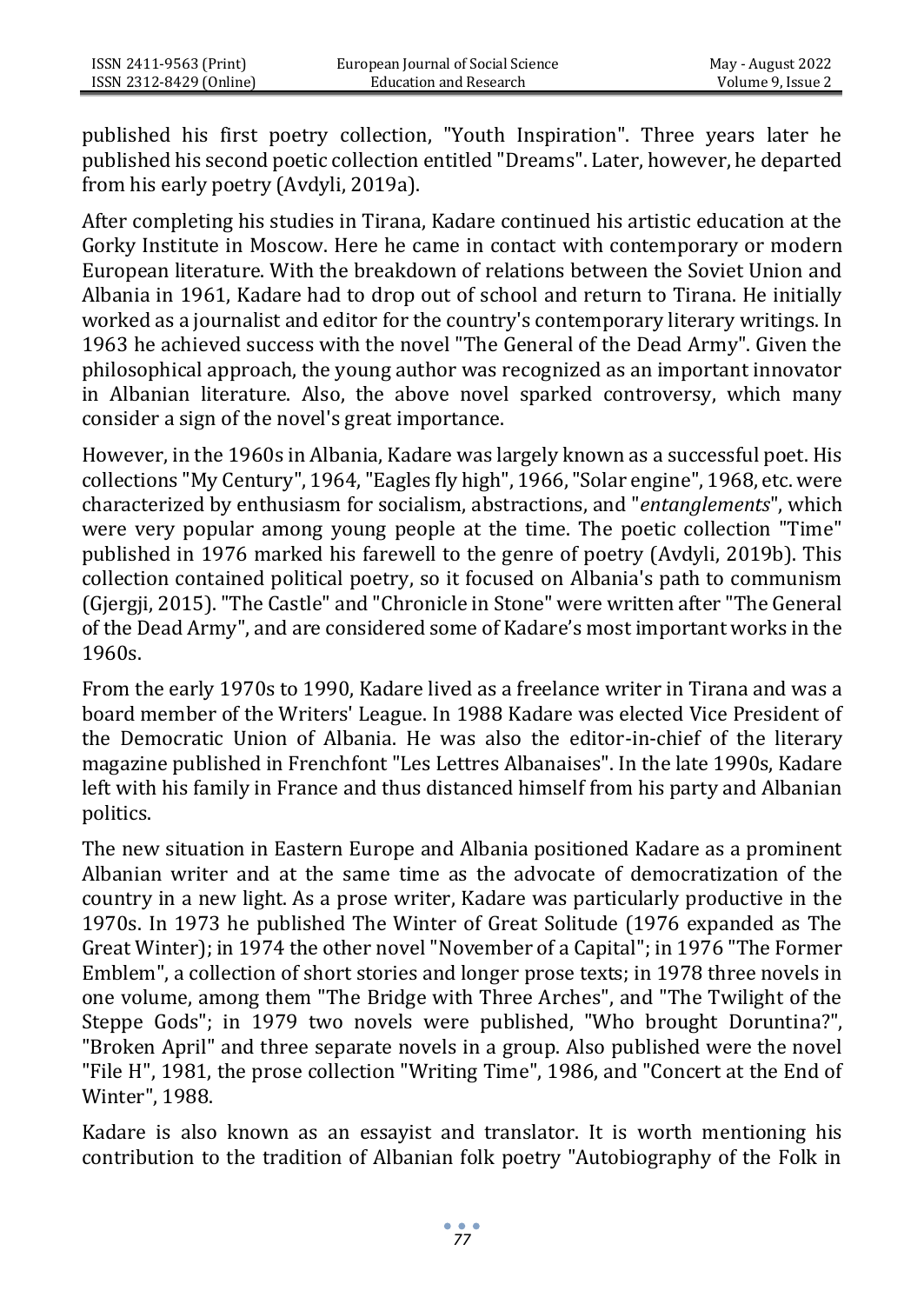Verses", 1975, and essays on Aeschylus, 1986 (published as a preface to his translation of "Orestia") and on the Albanian poet Migjeni, 1988.

### **Methodology**

The methodology of this paper has been carefully selected based on the aims of this study. Beyond the collection of relevant data from Kadare's major prose works, the main research method for this study is that of Propp structural analysis.

To better understand the author's work it is worth applying the structuralist analysis of narrative theory by Vladimir Lakovlevich Propp. He published the famous work "Morphology of the Fairy Tale" (1928), which was an attempt to structure all Russian fairy tales and not only, in a similar structure. It is important to note that for Propp, morphology was not an end in itself and that he did not intend to describe poetic procedures in themselves, but to discover the specific form of folk tale as a genre, to find, consequently, a historical explanation for its uniformity.

In studying the specificity of the folk tale, V. Propp assumed that the diachronic (historical-genetic) study should be preceded by a rigorous synchronous description. With such a description, Propp set himself the task of highlighting the constant (immutable) elements, those that were always present in the folk tale and that the investigator does not forget, even when moving from one plot / function to another. Indeed, the invariances discovered by Propp, and the connections between them constitute the structure of the folk tale. Also, Propp discovered that character functions are constant and repetitive elements of folk tales. Thus, he divided the tales into sections.

Propp's morphology allows an almost accurate examination of the structural elements of the tale. This is what makes the value of the analysis approach extremely neutral. Therefore, Propp's morphology makes it impossible for a researcher to intervene without subjective or personal involvement that could interfere with the accuracy of the structural analysis. A value-neutral approach allows for an objective interpretation of the displacement or overlap of the scope of the work under analysis. On the other hand, a researcher who uses Propp methodology is focused on identifying functions and their findings are easily verifiable. Having objectively identified the functions, a Proppian interpretation of the tale enables a scholar to derive, almost without prejudice, those values and indications that the author has been willing to lay out. Namely, a set of functions defines the characters involved, which may indicate an important, didactic function of the popular literary heritage. Folk tales cannot be far from any idealization of human nature, as well as social relations between people, including close family members. On the contrary, as the analysis of the author's prose itself will show, the analysis notices and designs in detail the imperfections of our culture and society.

#### **"The Three-Arched Bridge" and Its** *Ethnic Strata*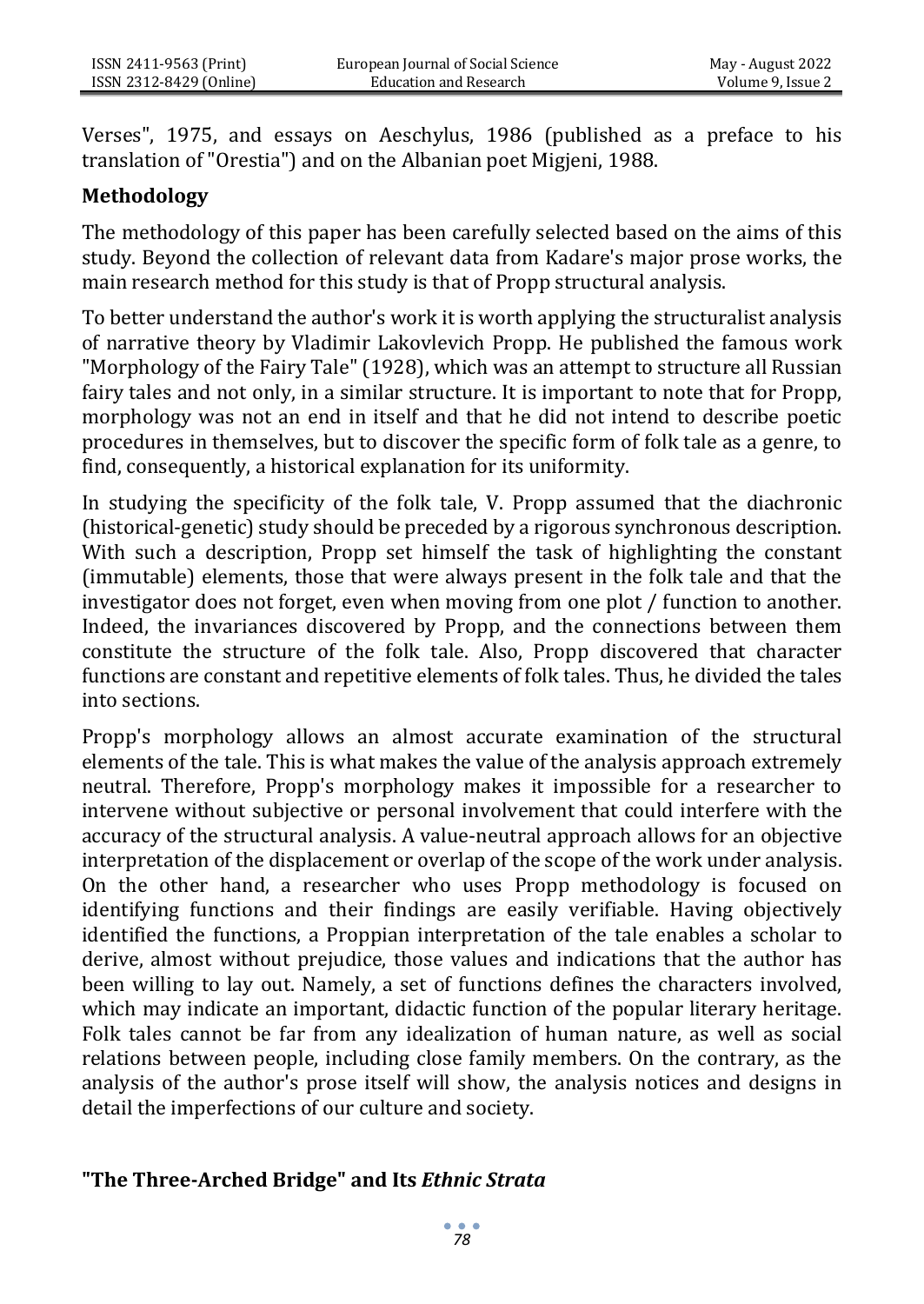Ismail Kadare's work is an original literary universe, which combines classicism, modernity, antiquity, and contemporaneity. One of the peaks of Albanian literature is his work "Bridge with three arches". The bridge in Ismail Kadare's work "The Bridge with Three Arches" is a premonition, an omen, a threat. Towards the end of the 1300s, it climbs across a river in Albania, where the last remnants of Byzantine rule are giving way to the first Ottoman Turkish conquests. It is a bridge over which Asia would conquer Europe and the future would conquer the past.

In the parables of Kadare's history, the stones or the construction itself stand as a nightmare. "*All excellent construction work resembles crime and vice versa. .* ." murmurs one of the foreigners who is with the builders on the "Bridge with Three Arches." The enormous construction, in substance, was the offer of a ruler for immortality. Desperate, seeing nothing clearly, the medieval monk Gjon gives an account of the construction of the bridge over the river Ujana e Keqe.

Just a little more educated than his neighbors, the monk feels trouble. For Kadare, history is not knowledge, but disease, and Gjon falls ill with the premonition of an ominous planetary change. The Ottoman current that will eventually engulf the Balkans and most of Central Europe is affecting the divided territories of the Albanian high priests. The Turks already control half of the seaport in Vlora, in the south; soon they will control them all. Some of the Albanian lords have declared themselves vassals of the sultan; the Turkish governor across the river asked Mr. Gjon for his daughter's hand and was refused.

Weddings with foreigners have not been favorable. From the time when the Albanian prince Tanush Topia, the father of the great count, the current Karl Topia, kidnapped the French wedding guests of the daughter of the king of France, Helena Anzhuna, who were taking the bride to Byzantium, a black fate has followed many affinities on the land of the Albanians, at the time called Arbërs. Recently, more and more often, Turks are appearing in all parts of the Balkans. Crossing the river has always been done by dinghies, as the monopoly of a company known as "Boats and Rafts".

One day a stranger falls into a trance at the bank. A fortune teller interprets his ramblings as a prophecy that a bridge will be built. And very soon, representatives of another venture, "Bridges and Roads," arrive to convince the local lord to allow the construction of a toll bridge. John is called upon to do the interpretation but complains that it is easier to interpret for the woodpeckers. However, it is not just the sounds, but the future. Medieval Europe has emerged in the Renaissance, trade routes are flourishing, bridges are needed to enter Asian markets and suppliers. However, the bridges go in two directions, and what will reach the other side is a 600-year-old empire. Builders set up camp, leveled the river banks, dug ravines to allow three piers to sink into the river bed. The villagers are divided. Some "rejoiced that Ujana e Keqe river would be implanted with a stone clasp"; others warn that "it was not easy to saddle a hitting mule."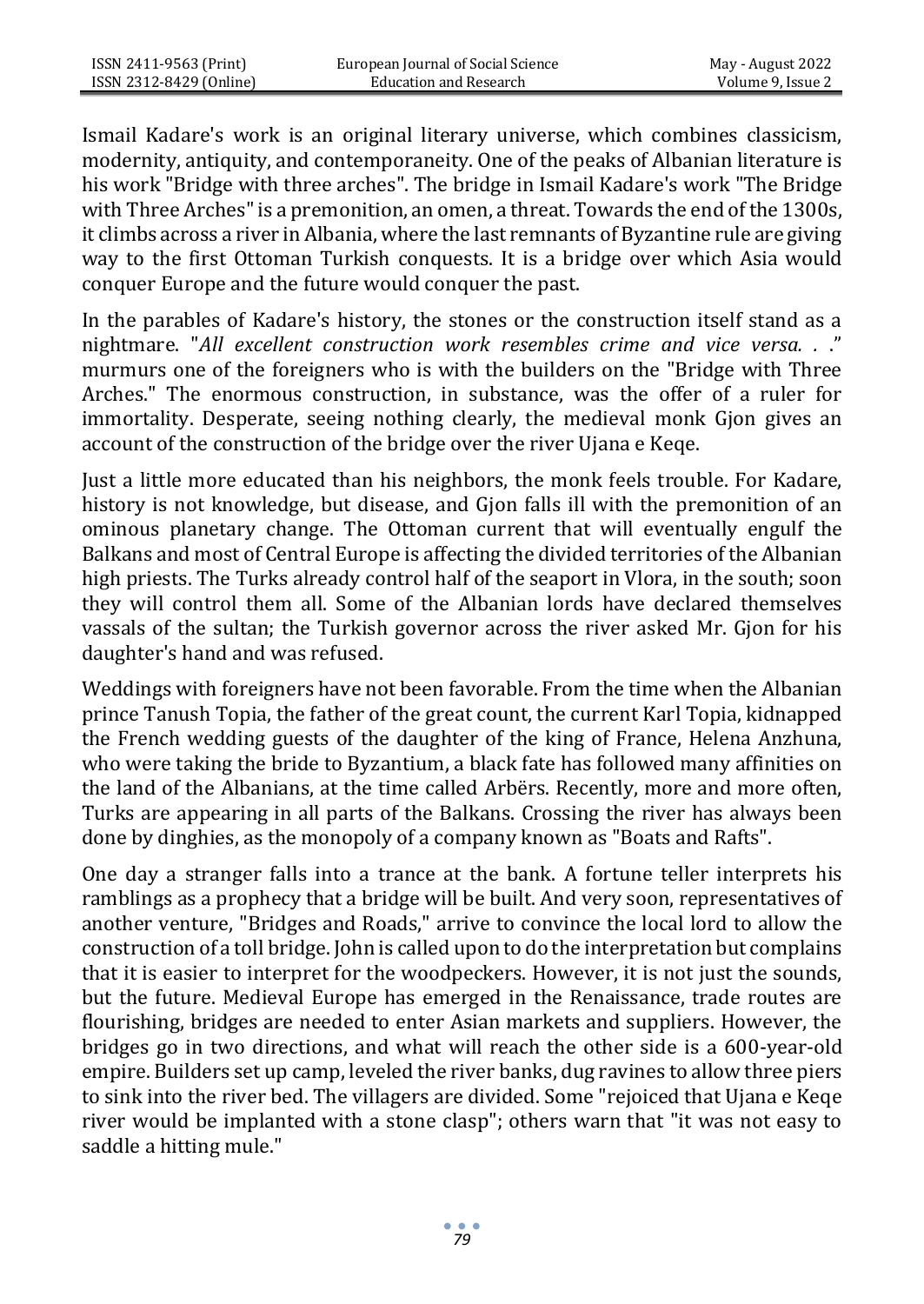Agents from the old dinghy company spread rumors that water spirits would get angry; very soon they would bring sabotage. Gjon records everything, agitated. He observes the sudden appearance of dervishes in neighboring Turkish lands. He reports on the arrival of the Turkish delegation holding the marriage proposal and rich gifts. "*Every invasion begins when your first set eye on it*," John recalls being told by his father.

It was an enterprise, expansion, or progress that brought destruction according to Kadare's bitter look at history. A horror is associated with the project; an old legend returns to do the work of innovators. Legend has it that the three builders of a castle discovered that the work they did during the day was undone at night. The walls, it seems, required a soul in order to stay; a builder's wife was buried inside the masonry, one bay coming out to allow her children to milk. The situation of the bridge is described as follows:

*"Ujana e Keqe was swollen and wrinkled even more but did not make any other attacks against the bridge. It flowed down her scorn as if nothing had happened. And indeed, to a foreigner, they were but a bridge and an ordinary river, like dozens of others, who from the time of the ashes had left the afterlife of the first time of cohabitation and, now, they had agreed on everything "* (Kadare, 2011, p. 16).

However, the bridge was considered noble:

*"I have built such ghosts," he said, and, pointing to the frothy-wrinkled waters of Ujana, over which, gloomily and unintentionally, the stone bridge was built, he added: and a bridge like this, even if washed with blood, it is a thousand times nobler than them. That was more or less my conversation with him "* (Kadare, 2011, p. 27).

One morning Murrash, a bridge worker was found dead. Rumors abound: He volunteered for the reward; he was a saboteur working for the dinghy company and was caught and killed; his family denounced him for taking the money. The bridge is over. Murrash's dead face, plastered, turns white.

*"It was something that violated everything we knew about the boundaries between life and death," says Gjon. "The man remained ready between the two like a bridge, without moving in one direction or the other. This man was immersed in non-existence, leaving his form behind him like a forgotten garment "* (Kadare, 2011, p. 74).

At first, no one passed on the bridge. "*The bridge was like a meaningless dream, dreamed by the river and the two shores together. Thus, the stranger bridge, fallen from the banks of the river in time, seemed utterly alone as it clung to its limbs of stone, its only prey ... " (p. 82).*

Then people started using it. Trade moves east across the bridge and it will not be long before the Ottoman armies move west. The flow of power and enterprise resumed. The above work is the picture of the Kaderian universe that narrates the beauty of Arbëria and tells the story of a different Albania. According to him, the cause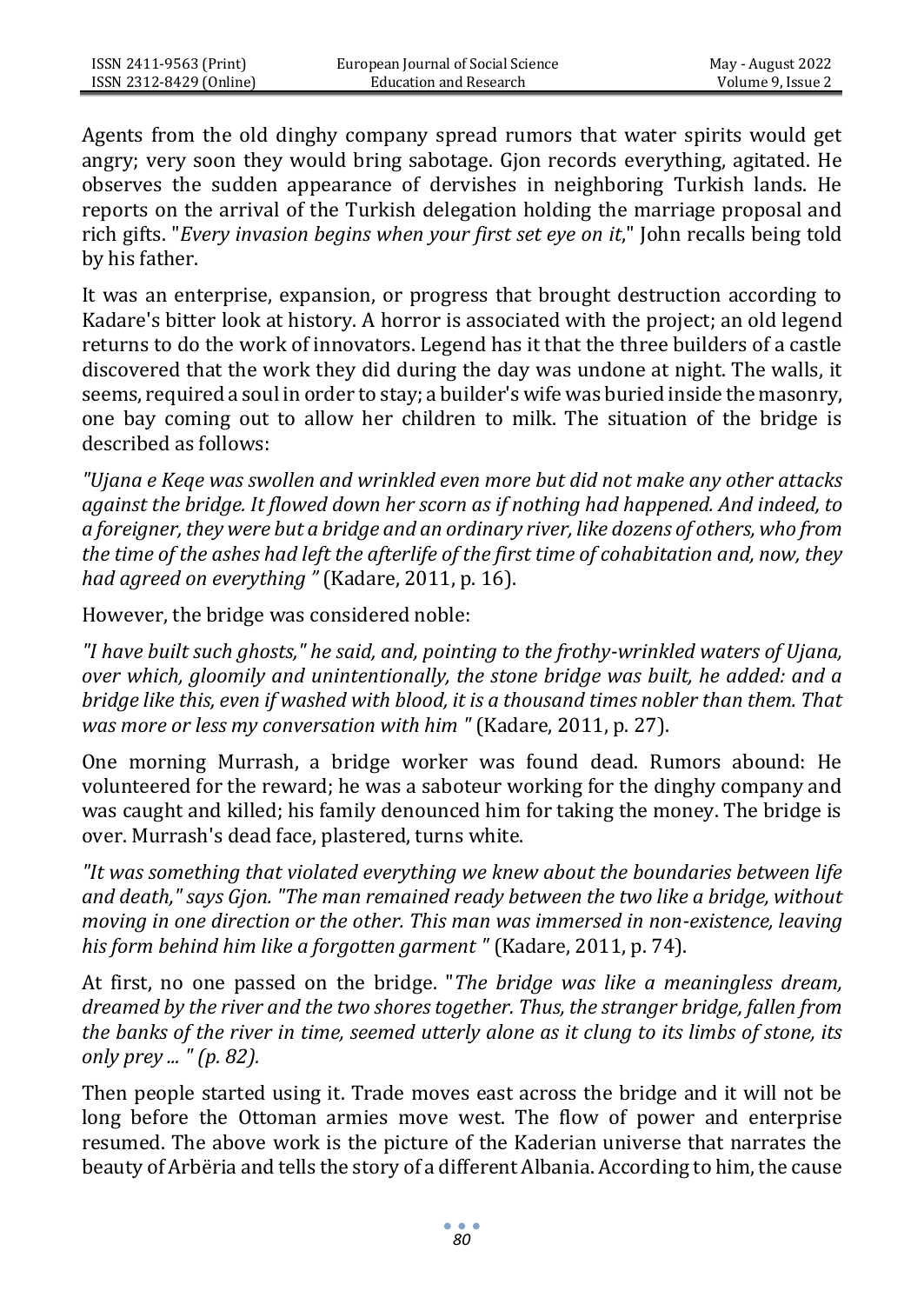of the transformation of the Arbër ethnicity is found in the medieval past. The oneness of the present can only be captured through a return to the medieval past. In the mouth of the character, Gjon, are put the truths of the bridge in Ujana e Keqe, and more deeply the truths of the history of our country and the Albanians, as well as the fabricated lies about it.

Through retelling differently, Kadare aims to highlight the truth, because "he who puts the truth into practice comes to light." To accept the truth means to accept oneself, that is, not to remain in the darkness of ignorance, lies, or fabrications, but to find oneself in the light of truth. Truth is the only salvation. Kadare's stories come to life through various literary forms, metaphors, symbols, and masterful allegories. The mission of revealing the true story that permeates reality accompanies every line of the work "Bridge with three arches".

The power of myths, ancient Albanian legends, folklore that pierce reality are the basis on which such a mission is based. The author creates original metaphors, which have had another meaning in previous times, as well as complete characters, through which he reveals the painful actuality. The work also combines *the tragedy of the wall*  motive, the grotesque with the presence of Turkish-Ottoman songs, the costumes of dervishes, the incomprehensible language of foreign contractors, etc., in contrast to the high Arbërian culture, the generous and humane spirit of medieval Albanians, this is evident in the monk's hospitality to travelers, foreigners, and ballad collectors (Bellos, 2008).

The novel "Bridge with three arches" shows past events, which have been distorted for various reasons. The consequences have been felt in the heart of the Arbërian ethnicity. The roots of the tragedy and the real other side of the story are found and made visible through the early legend of building a bridge. This is also Kadare's narrative purpose.

Truth is found subdued underground. It is up to the writer to revive it, in the conditions when "*non-existent folklore and stories continue to be woven…".* Thus, history is colored with ideology and opportunism deviating from its mission. Only a conscious creator can bring out the truths by retelling the Arbërian history, which is stained with blood, and it happened again, walling it in itself. Others, meanwhile, viewed the Arbërian history with astonishment as the (self) takeover of the Balkans (Kadare et al., 2001).

Kadare intends to trace the beginning of this great evil for the Arbërs, which seems to have no way of being freed from the shackles even today, which seem hellish, full of sadness and anxiety. This is explained concerning the totalitarian system in which the country was plunged in the years 1945-1992, a system which the author saw as an opportunity for a second living sacrifice, of which he was a part (Kassabova, 2021).

In these conditions, the true chronicle of this tragedy should have remained a testament of the author before the people and the world, as "times are gloomy, and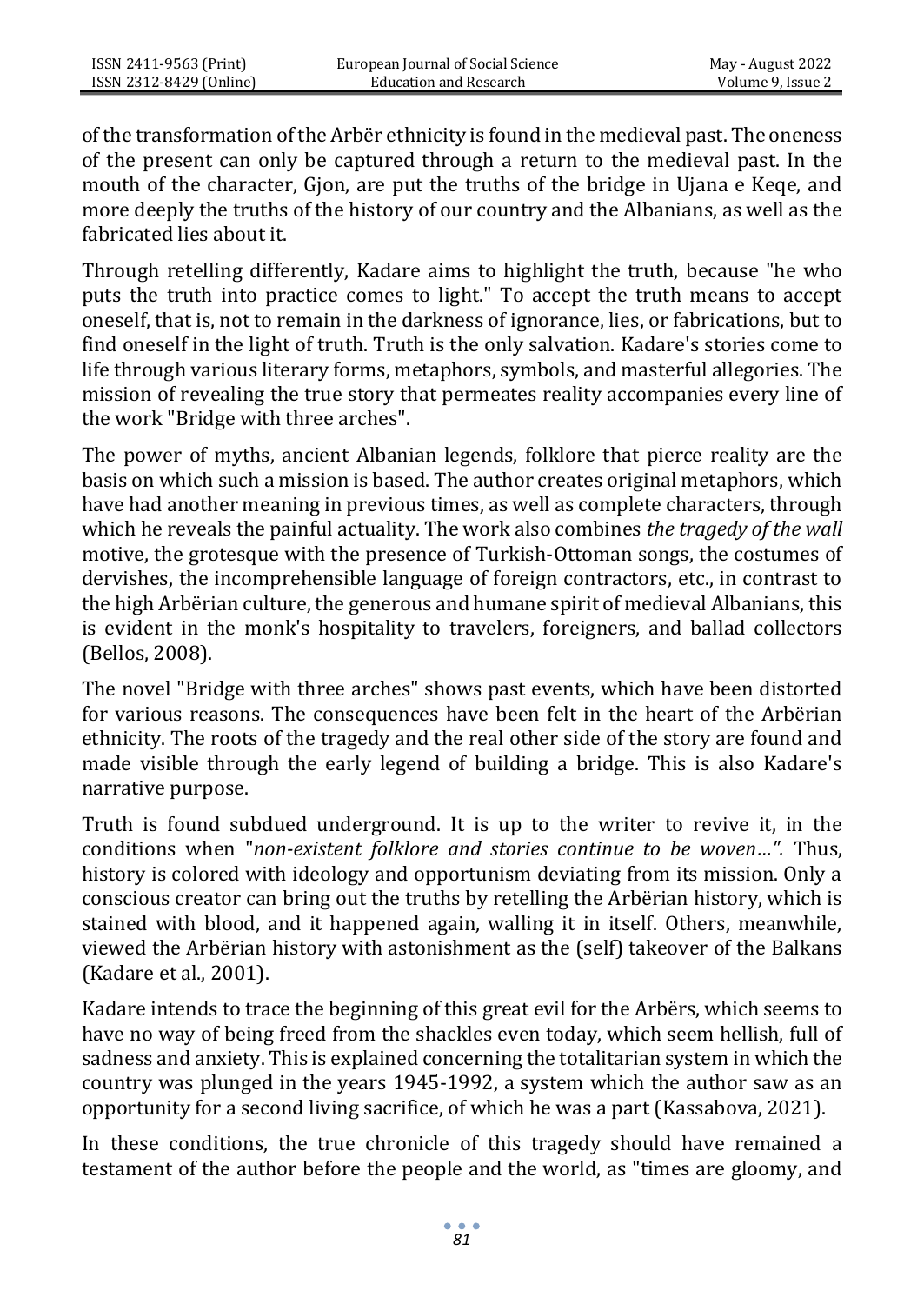the future is darker than ever," as even the times that the country was going through were gloomy, as was the gloomy hope of resurrection from isolation. The voice had to be raised and the testimony had to be left written before the isolation and oppression were repeated (Morgan, 2020).

Kadare has created the aesthetic code of the characters in the novel as part of the mastery of his narrative discourse (Marinaj, 2008). His characters self-discover through first-person narrative, as in the case of the Catholic monk, Gjon, who tells about the construction of the bridge. In this way, we can get information about his person, such as profession, narrative, creative and diplomatic intuition, etc., which are revealed little by little throughout the novel. We can also understand the full spiritual picture of the author, which unfolds little by little until the end of the novel.

Narrative purpose and aesthetic discourse underlie Kadare's masterful choice of characters. The Monk character, who is the main character, or Hero, according to Propp, retains an undisputed authority due to age, maturity, and intellect to write chronicles.

Kadare draws a parallel between Catholic monks, who tell the story, write chronicles and witness the events of the Middle Ages with Albanian prelates educated in Western countries, as cultivators of genuine Albanian culture. The character of the monk in this work empowers Kadare's prose and enables him to present to the reader a true and authoritative narrative.

In the pre-Ottoman period, Catholic monks were key figures in the Arbërian identity and diplomacy of the time. European and world communications were kneaded in their chancelleries. The real centuries-old Albanian archive is found exactly in the medieval Albanian assemblies and parishes. For this reason, Kadare chooses the monk as a man devoted to God and the homeland in parallel with his conduct in their service. The writings of Albanian monks are often paid with blood, so they are part of the martyrs of Albanian writing and national history or sacrifice to create the bridge between the present and the future.

"The three-arched bridge" includes the metaphor of the bridge and the border. Kadare uses the metaphor of the bridge, comparing it to a monster that devours people, ie as a threat to the Albanian people, while other Balkan writers use the bridge as a union of divided coasts, peoples, or civilizations. Kadare's bridge contains the tragedy of the wall of living Albanians alienating the metaphor of unity. The Ottoman Empire aimed at gaining Albanian territories and not at cooperation or the establishment of intercivilizational ties (Cox, 2006).

In the case of Kadare, the metaphor of the bridge takes on a new meaning and nuance by combining it with the metaphor of the border, which symbolizes the clash, protection, or fear of the unknown. Albanian land unfolds as a borderline between western and eastern cultures and civilizations, where any union or division of them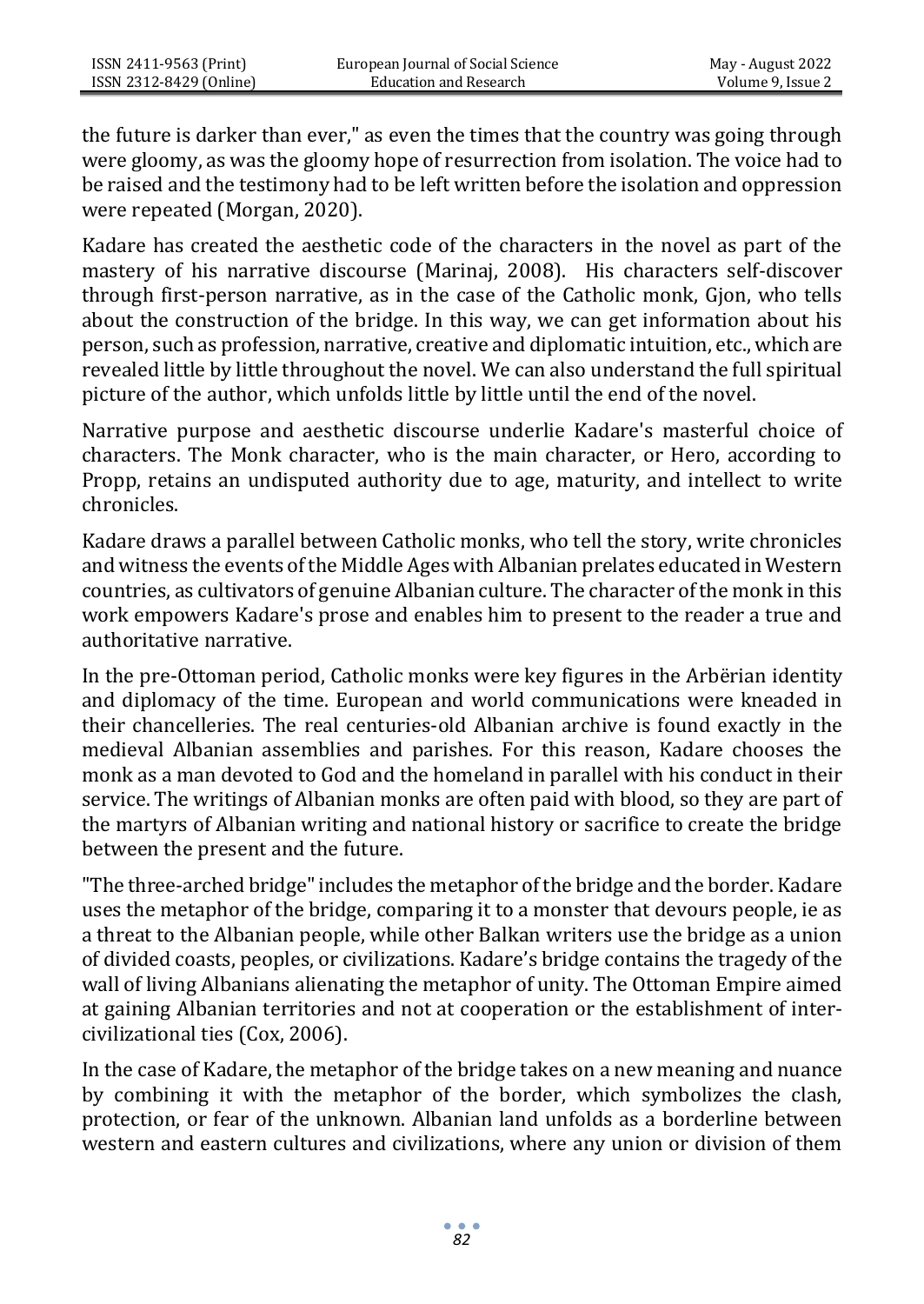weighed on the backs of our people. The border symbolizes intersection, separation, and bypass.

The need to build the bridge is symbolically related to the intrigues of the Ottoman Empire to enter the Albanian identity. This is related to the imposition of Albanians on the birth of a new world and the death of the old world. As a result, Arbërian princes found it difficult to choose and unite to defend the Arbërian ethnicity, as they had chosen death. For this reason, Kadare expresses sadness and fear that such decisions turn the people into a bridge over which civilizations clash and cause bloodshed and mourning. It is up to the Arbërians to save and preserve the culture of the centuries-old European civilization before other civilizations that aim to dismantle it (Sulstarova, 2006).

Kadare's short prose aims to highlight modern distortions and fabrications about Albania and Albanians. "Bridge with three arches" shows the identity of Albanians, who have been trampled by the Balkan wars, which has brought serious consequences to this day. He claims that the identity of Albanians is European (Mukherjee & Roy, 2021). This identity has faded, but not ruined under the influence of Orientalism imposed in Albania.This is justified by the fact of the Arbërian autochthony of many ancient myths, songs of knights, traditions, and folklore. Also mentioned is the fact that our neighbors who came to the Balkans claim that the ballads belong to others and not ours. The ignorance of Albanian traditions, even their appropriation is explained by the fact that the Balkan neighbors wanted Albania to be isolated and oppressed.

#### **"Who Brought Doruntina"** *Ballad Sisters* **in the Balkans**

The ballad is a short folkloric, narrative song, based on the most dramatic part of a story, which continues towards the end through dialogue and a series of incidents. It represents a type of literary and musical development in Europe during the late Middle Ages and tends to have a strict dramatic structure, sometimes leaving out all the preliminary material, all the exposure and description, even all the motivation, just to focus in the most important scene.

The word ballad, according to the dictionary of the Albanian language, is a small poem or poem with regular verses, with a narrative character, usually with a popular and lyrical spirit, which gives a historical, legendary or heroic event. The origin of the ballad in the Middle Ages, according to folklore scholar Gjergj Zheji is related to the mysterious epic-lyrical stories, mythological beings, an approach liked by romantics, who wrote famous ballads based on this medieval genre.

As for the ballad, two main similar motifs remain throughout the Balkans, those that can be called common: the wall and the dead brother. Death is a very present motif in ballads. In Albanian folklore, there are two ballads, where the motive of death stands out especially: the ballad for the walled bride and the ballad for the dead brother. Passed down from very early times from one generation to the next, both ballads have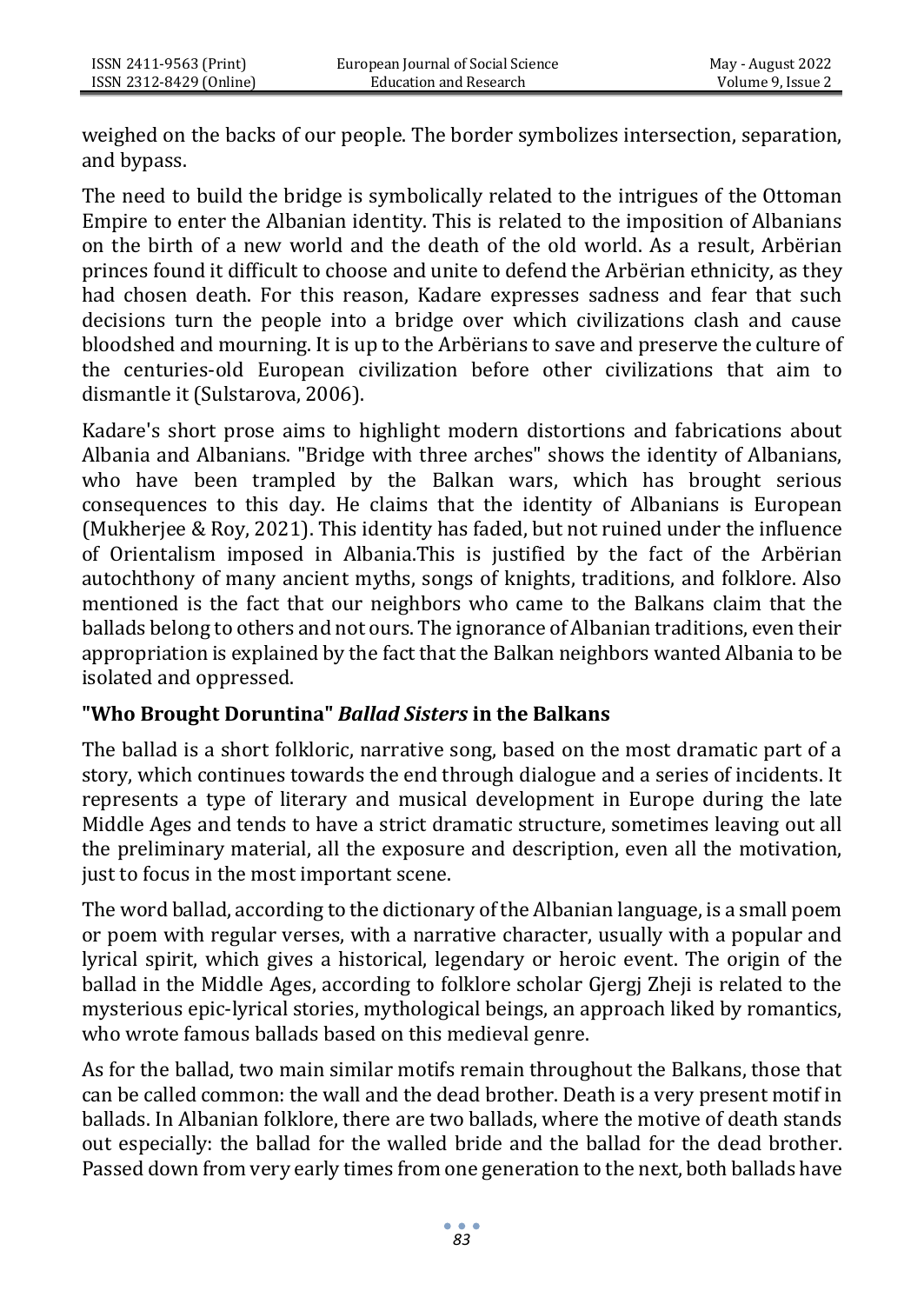undergone their own transformations. Their collection dates back only to the 19th century and their recognition beyond the local Balkan borders dates back to the same time. The ballad about the walled bride is unknown beyond the Balkans, while the ballad about the dead brother is known through Lenora's similar motif in the rest of the continent. Both ballads have a significant impact on the literature.

All attempts to give a date of birth or a specific place of origin to the ballad about the dead brother in the Balkans, which is considered part of the repertoire with mythical sources along with the wall ballad, have failed. Starting from the end of the century. XIX, with the release of published versions, various scholars have tried to shed light on the origin and time of birth of the ballad. Given the Romantic School and at the same time the processes of nation-state formation, the avoidance of scientific judgment seems to have dominated en masse. Scholars of the Balkan countries who dealt with the ballad, mostly in their works, paid attention to the gathering of facts or the serving of facts, in favor of an argument fixed from the beginning, that of the national priority of origin and high level artistic compared to neighbors. Studies of the ballad have not taken into account the migration of motifs in an east-west direction, which was taken for granted in fairy tales, since the publication of the archetype classification by Vladimir Propp (Propp, 2010).

Alan Dundes says about the ballad that her motive has migrated just like in fairy tales and the direction of migration has been the same as in fairy tales: From India to the areas to the west of it, until she arrived in the Balkans. Dundes in this edition talks about an age that exceeds 1000 years in terms of this ballad and about 700 variants of it in the world.

The ballad about the dead brother is quite popular in the Balkans. The motive of the younger brother, who is resurrected to bring the sister home has left a strong impression on the people who have inherited the ballad. In the rest of Europe, the ballad about the resurrection of the dead man is known as Lenora's motive, since in 1773, the German lyric poet Gottfried August Byrger published the impressive ballad "Lenore", based on a popular motif well known on the continent. A boy and a girl fall in love and decide to get married. But the boy has to go to war, suddenly. The mourning of the girl and her search raise the man from the grave.

The difference between the Balkans and Europe in motive, scholars see as a difference between the social development of the two types of societies. In some cases, the Balkan motive is seen in the light of incest and the tendency for distant marriages, precisely to avoid this. Endogamy versus exogamy is often interpreted as the essence of the ballad. The strong dominance of patriarchal relations often explains the changing Balkan motive. The difficult historical situation, the invasions, the wars, have made the Balkans more united within the family. a special concept of love and bonding has been created that unites the members of a family. But this does not mean that the Balkan type of our motive expresses a completely different content. Here we are dealing with a special culture, that of the Balkan peoples, says Fatos Arapi.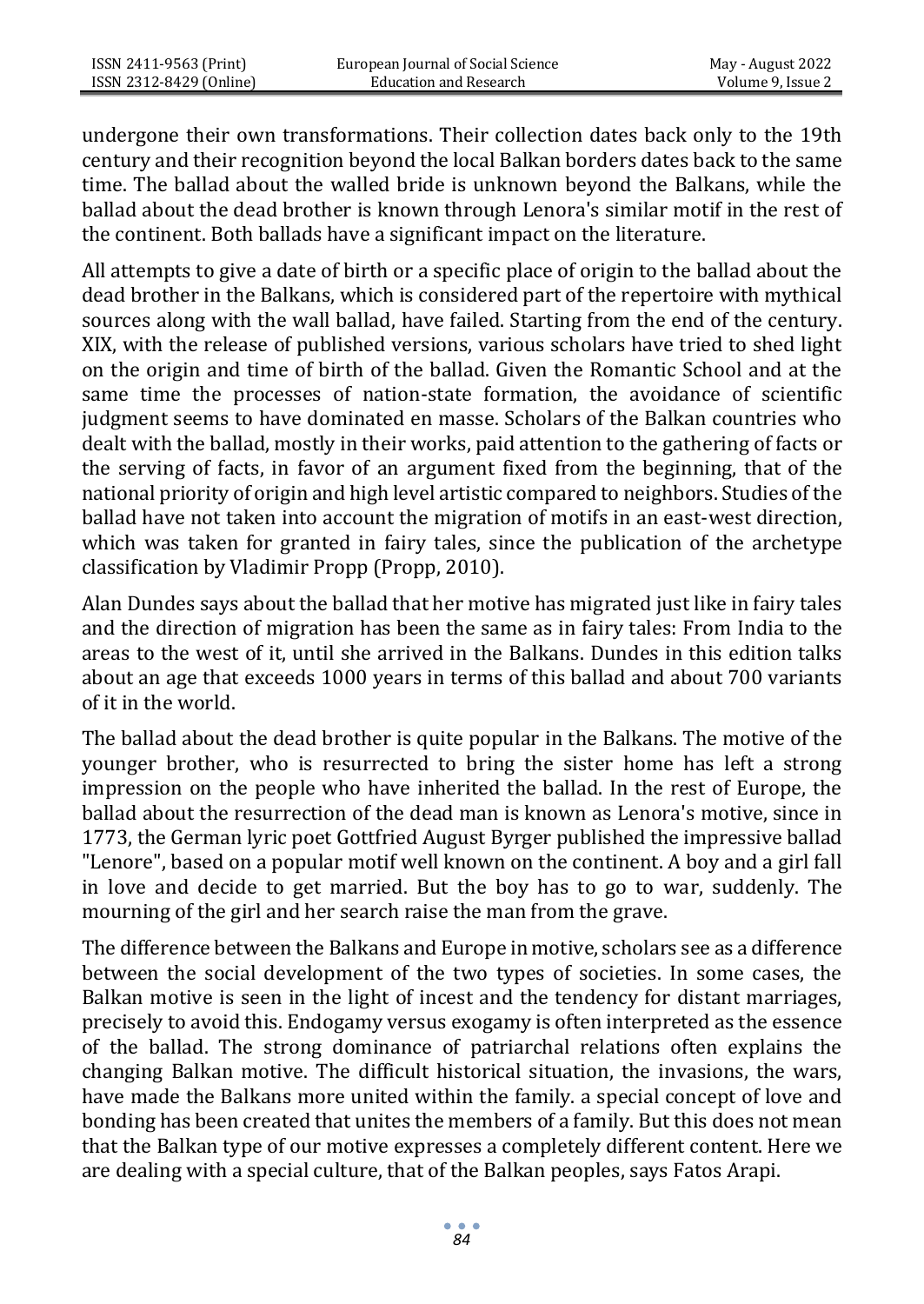Death, though irreversible, was perceived as granting a small amnesty to the deceased who could not fulfill the promise in life. The ballad itself relies on the motive of death. It begins with the death of the brothers and continues with the death of the rest of the family, mother, and sister. In Albania, the first collections of its variants date to the end of the nineteenth century. After the wall ballad, it is the most widespread and most popular in all Albanian territories (Baldwin, 2005).

In Albanian literature, the writer Ismail Kadare has brought two responsible novels with two motifs of ballads: "Bridge with three arches" and "Who brought Doruntina" (Atlantic, 2009). But what is the relationship with death in these two ballads, according to the perception that appears in the Albanian versions. Death as a sacrifice required not by the subject itself appears in the ballad for the walled bride and death as an impossibility to fulfill the promise by the subject itself appears in the ballad for the dead brother. In fact, in both ballads' death is seen in a special relationship with life, sometimes as a service to life and sometimes as an obstacle to it. We have two ways of a life-death relationship. The bride is sacrificed and goes from life to death, to fulfill the prophecy, while the dead brother is temporarily resurrected, passes from death to life, to fulfill the purpose.

The resurrection of Constantine in the ballad of the same name shakes the times with the violation of the taboo of return from the other world, which was once considered the special (exclusive) attribute of the Messiah, and is followed by the euphemism of peace with death and the god of qualities his. It can be thought that human power can be just like that of the gods. The author is seduced by the idea of rebirth and resurrection, which gives hope to man, at a time when he risks extinction in the community. In Kadare's work, the transition from biblical resurrection to secular resurrection is masterfully treated, going beyond the usual mystical background of interpretation.

Let's look at the basic structure of the ballad referring to the summary with its variants. The ballad speaks of a large family, usually a family where the mother is widowed and has 9 sons and a daughter. When the sister reaches the age for marriage the end of the nineteenth century. After the wall ballad, it is the most widespread and popular in all Albanian territories. Let's look at the basic structure of the ballad referring to the summary with its variants. The ballad speaks of a large family, usually a family where the mother is widowed and has 9 sons and a daughter. When the sister reaches the age for marriage and the pilgrims come home, the younger brother pushes her marriage away. The mother doubts that she will be able to meet her daughter so far away, but the younger brother assures her that whenever the mother wishes to meet him, he will go and bring the sister home. While shortly after the sister's marriage in the family a disaster occurs. The brothers all die. The mother mourns and mourns, at home and in the church cemetery, where the boys rest. She curses her little brother in the grave because he can no longer see his daughter. On the other hand, the married girl away is given a very sad ballad and without news about the family. The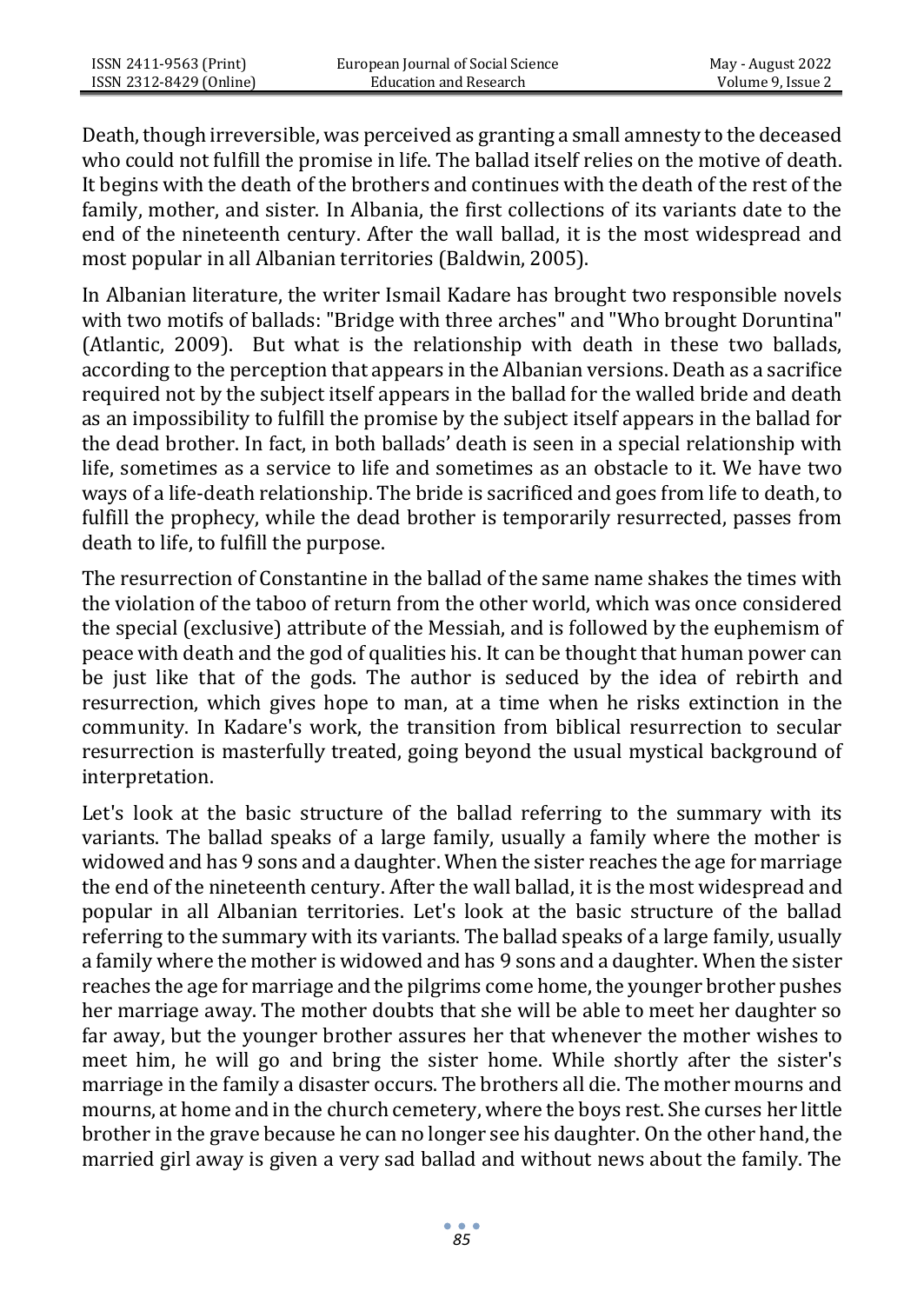little brother's soul finds no peace until it fulfills the promise it has made. His grave is constantly described as wet and muddy. His boundless desire to fulfill the promise magically becomes a reality. The tombstone becomes a horse. He goes to the sister and convinces her to leave immediately for the mother. The sister suspects her brother all the time because he looks strange to her and smells of dirt. Her suspicions are reinforced by the birds that sing along the way, that they are seeing a miracle, the dead go with the living. The younger brother manages to take his sister to the gate and then returns to the cemetery. The drama concludes her latest act on the doorstep, when mother and daughter die of longing and pain, while realizing that little brother has done something beyond human.

Doruntina was brought by the word given, says Captain Stres who leads the investigation, while for one of the priests he was brought by a random "someone", for the Albanian moralists, for the psycho-critics the hostage of incest. However, the essence of the truth is that Doruntina was brought by the wind of the Renaissance changes, the shock of medieval morality, the search for the new humanist testament, where the Holy Man would be the final destination.

The secular ballad of the country presents its version of the resurrection with Constantine as a Messiah for the countrymen, which differs from the biblical version. Constantine brought to man the return and partial defeat of death by reviving the hope of renewal and rebirth.

The legend of Doruntina can be described as the end of a historical era, where the ancient links between the culture of our people and the culture of other civilized countries were revealed, visible in some key moments, such as the bond of marriage in Bohemia, the bond of alliances with barons and nobles near and far, etc. The first Albanians were an integral part of the continental space, as they moved safely in it.

Meanwhile, the reality in which the work was written is completely different. Albania was isolated, there were no friends, alliances, open gates, a situation that could provoke resentment, anger, rage, and resentment. Although politicians demanded the closure of the country, Kadare's novel preached the opening based on the antiquity of the Albanians. In this context, Constantine calls for a moral renaissance.

Studies on ballad variants have shown that they have their differences in terms of certain moments in the ballad. In some variants the brothers in the family die from the plague, in some, they die from the serpent venom, in some from a battle in a war. In the vast majority of variants, we do not see the presence of brides or boys at home. In some variants, it is the mourning of the mother that worries the dead son, in some others, it is the mourning of the sister. In some variants, it is the God who lifts the brother from the grave. A two-variant division for the ballad is generally preserved by scholars. The first type includes those ballads where the mother-son relationship is the main one and the second type includes those ballads where more importance is given to the sibling relationship. Romanians and Greeks have the first most common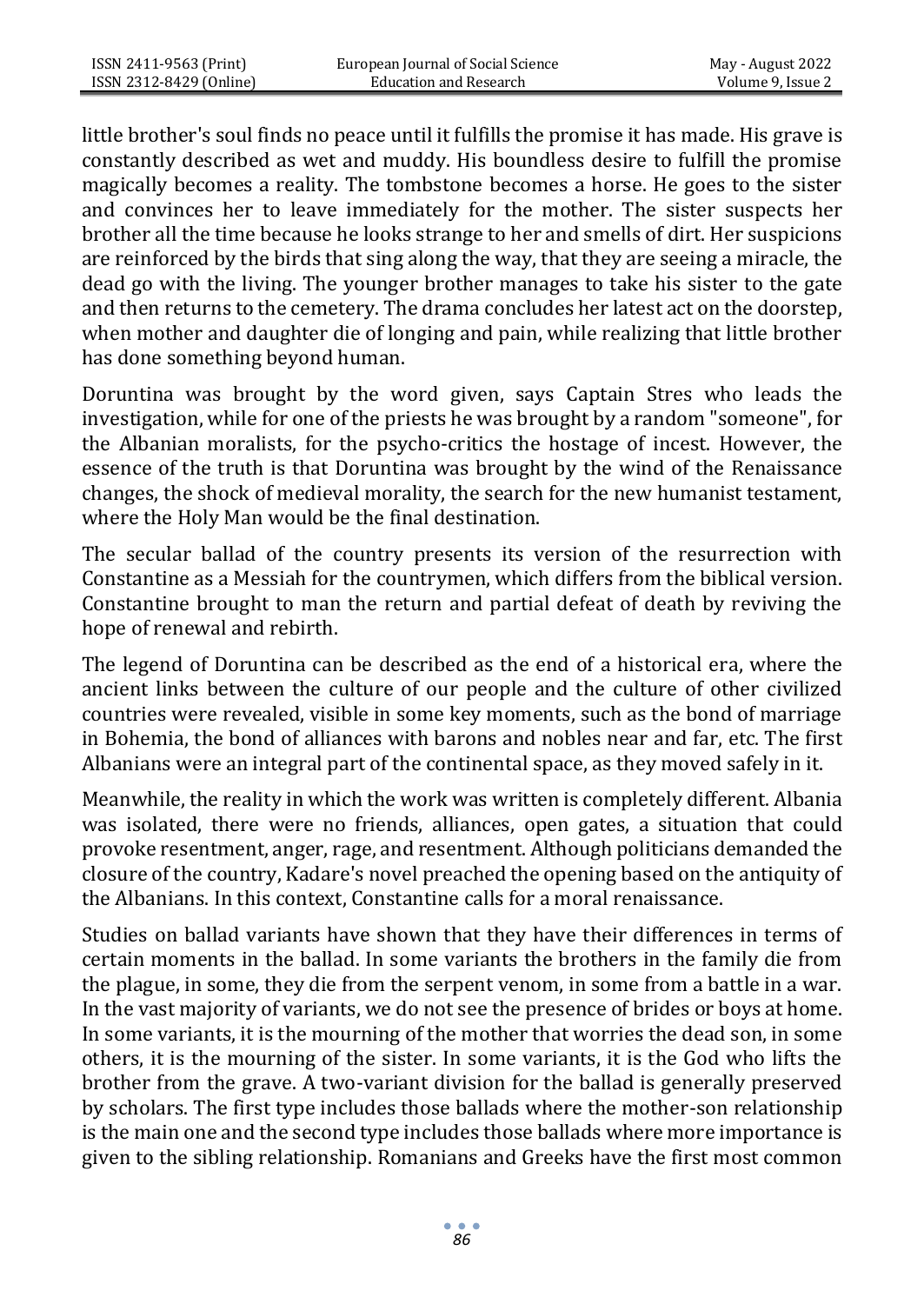variant, Serbo-Croats have the second variant. While Albanians and Bulgarians have both variants (Kadare et al., 2001).

If we refer to Propp's morphology, this ballad includes a set of functions, such as: Absenteeism: when Doruntina leaves the family environment to marry a prince away from Arbëria; Impact: when Doruntina is warned by her mother not to marry in remote areas; Violation of the prohibition: when Constantine decides to marry his sister away; The revelation: relates to Captain Stress' investigation into who brought Doruntina. Also, various allusions are made by characters, such as monks, etc. Surrender: can be explained by the fact that the promise given to the mother, makes Constantine dependent to fulfill that promise at all costs; Cunning, Collaboration: in this case, we cannot talk about cunning or collaboration; Satan or absence: it is noticed that the mother, as a member of the family, misses her daughter, to have her close after all her sons had passed away; Mediation: the absence of the mother becomes known and the hero-Constantine enters into action, as the mother asks him in the grave to fulfill the given trust; Initial interaction: Constantine considers the way to resolve the issue, even though it means going from death to life and vice versa; Departure: in this case, Constantine leaves the life of the dead in order to fulfill the promise given to the mother.; The first function of the donor: in this case, Constantine takes the horse to carry out his mission, i.e. there is no donor person; The hero's reaction: Constantine turns the impossible into the possible; Obtaining a magical agent: In this case, there is no concrete agent, but the faith, which was sacred among the Albanians of that time, gives Constantine the power to fulfill it; Leadership: Constantine goes to his sister's house; War: there is no war in this case, as Constantine takes the form of a man and persuades his sister to follow him; Branding: Constantine gets neither sign nor injury in this ballad; Profit: Constantine emerges victorious and takes his sister home fulfilling the promise given; Liquidation: The issue that sets Constantine in motion is resolved, as his sister reaches out to the mother; Return: After completing his mission, Constantine returns to the tomb; Follow-up: No one could follow Constantine, as he left very quickly; Unknown arrival: There is no unknown hero even though it is alleged that someone else brought Doruntina; Unfounded allegations: Doruntina is thought to have been brought in by a stranger; Difficult task: The hero is not tested directly, but his act is tested through disbelief that he was the one who brought Doruntina, also tested mothers and sisters who learn a truth about Constantine; Solution: Stress investigations show that Doruntina was brought by Constantine, while her mother and sister die after learning what happened; Recognition: The hero is known, Constantine has kept his Word; Exposure: We do not have a false hero to appear to people; Transfiguration: Constantine does not undergo a physical but a moral transfiguration, as he has already won; Punishment: The punishment of the mother, though she cannot be considered in the proper position of a devil is her death; Wedding: In this case this feature does not exist. We see that the ballad "Who brought Doruntina" does not include all the functions of Propp, but the sequence is almost the same.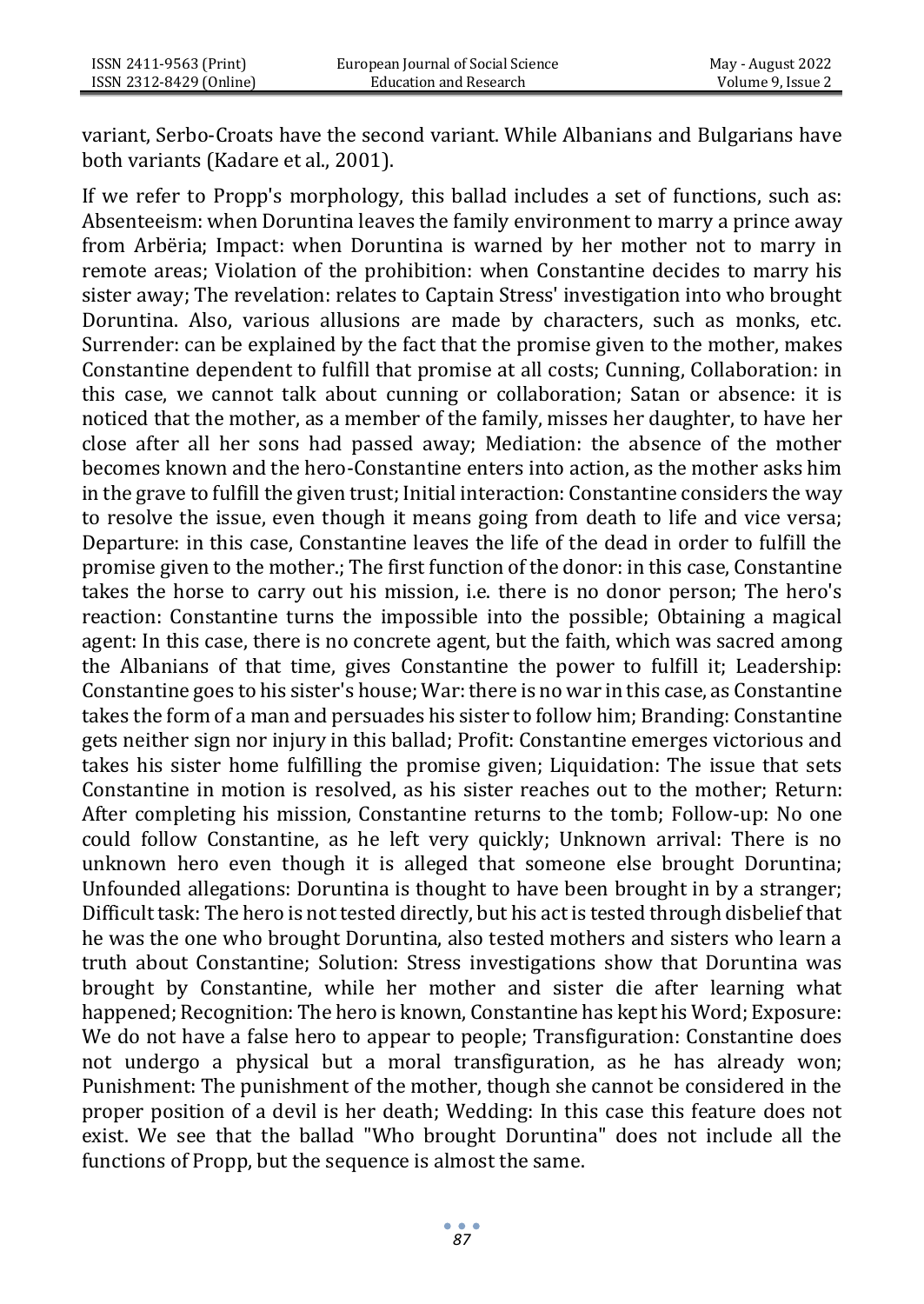# **"The Obstructed"**

At first glance, the book "Obstructed, requiem for Linda B" may seem like a novel, which, among other things, talks about the nostalgia of Tirana, famous places, such as "Skënderbej" square, "Kafe Flora", hotel "Dajti", etc. although its essence is related to the birth, growth and girlhood of Albanian women in exile. The state and not fate emerges as the main obstacle in this sense.

The nostalgia built on the memory of past eras, on the same capital, which seems to change every few years, as a result of the political changes so far, takes on an even more dramatic nuance if one considers that it is seen and described through the eyes of someone who is forbidden to trespass in that city. This novel is one of the pinnacles of Kadare's art, whose clarity and luxurious style are reminiscent of diamond beauty, which often contrasts with tragedy.

The book shows the condition of a playwright, Rudian Stefa. Like many of Kadare's protagonists, Stefa is unstable, complex, and deeply unpopular. He is self-esteemed, obsessed, and unfaithful to his current girlfriend, seeing another woman, Migena (discovers the anagram), whom he attacks during an argument, hitting her on the head on several bookshelves. "He had extended his hand as if he wanted to grab a girl by the hair two or three times in his life, but he had never really done it. "It simply came to our notice then."

When he is summoned for questioning by the Party Committee, Stefa fears that Migena has reported him, or that he is in some sort of trouble for his last appearance. It turns out that his investigators are most concerned about the death of a young woman, a friend of Migena, Linda B, whose body has been found with a copy of Stefa's latest book. What follows are details of the investigation, along with excerpts from Stefa's play, dream sequences, various searches and discoveries, interspersed with meditations on the myth of Orpheus and Eurydice. Melodrama becomes myth, and myth, in turn, informs melodrama.

A Girl in Exile is a book about learning to live with the dead, and with death, with shadows, and with loss. It is about ghosts - about spectators who follow people, places, states and psyches. In Stefa's game, a ghost testifies in court, but his conversation is inaudible to the man who killed him and his words about the killer are inaudible to those sitting in court. "No playwright had dared to make such a change in the ghost figure in thousands of years. It was not a superficial change - how to make a halfevaporated and half-real ghost, or put it on a dinner jacket and a gas mask - was an essential reconception. "His ghost would be dual in nature." Kadare is a dual man, writing about himself separated.

This story, too, is an embodiment of Kadarean nuances and style, thematizing dictatorial life, but looking at it from different aspects, which create a complete picture of the social situation (Ukaj, 2017). The powerful narrative unfolds a metaphor for the tragic fate of a heroine, Linda B, spoken of only through other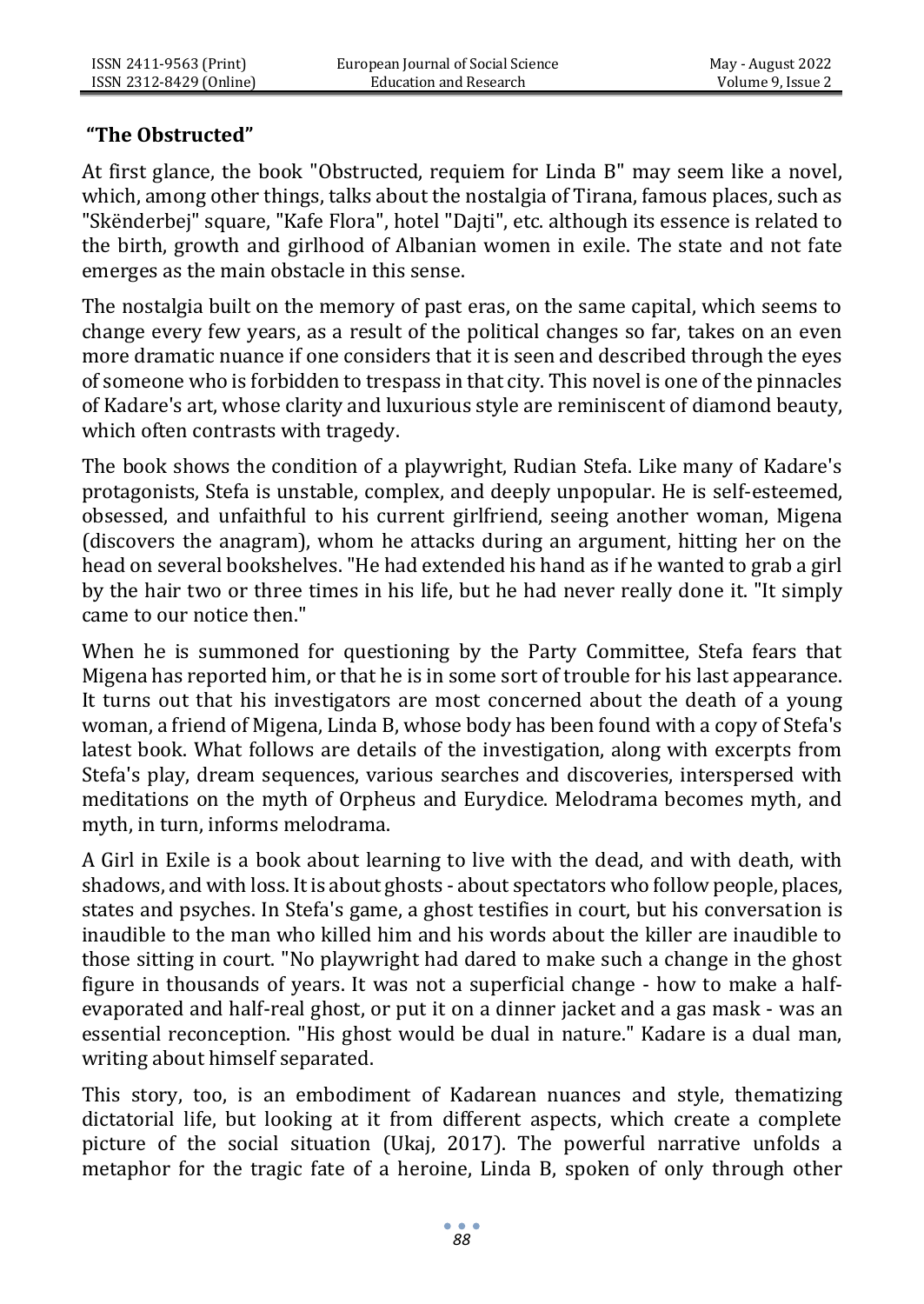characters, such as Rudian Stefa, writer and playwright, Migena, his girlfriend, and state security, who investigates the suicide of Born. As a result, playwright Rudian Stefa comes into play. Linda loved him without his knowledge. This was made possible through Migena, who had given Linda a book by Rudian, signed by him. Linda B invents cancer in order to visit the capital challenging state restrictions, but the fact that her illness did not exist makes her commit suicide. The author uses a rich narrative, with psychological and artistic insight, to describe Rudian's experience in relation to the love Linda nurtured for him. The story of Rudian and Linda resembles the story of Orpheus. The latter descends into the underworld to bring back to life his girlfriend, Eurydice, but because of his guilt fails in this mission and remains lonely and sad on earth, just like a dead man among the living.

In addition to the literary image between Rudian and Orpheus, there is also the image between Eurydice and Linda B, which is followed by the tragic fate of love that is immortalized after death. In this way, Kadare's prose combines mythological and psychological dimensions (Avdyli, 2019). Linda B, despite being prevented from pursuing her love, she is passionate about life being denied. The reasons for the denial are meaningless and absurd. Because Linda B has never known freedom, she invents cancer to know it. When nothing changed in her life, she chose a painful end. Painful was also the tracing of her life after death. On the other hand, playwright Rudian Stefa was not entirely clean in the eyes of the government due to a drama criticized by the Communist Party. His relationship with Linda B made the situation more complicated. Kadare presents through a dramatic story Rudian's sudden entry into the investigator as well as the fable of the suicidal girl. On one hand, stands the savage power of the dictatorship that has faded human life and on the other stands the passions and youthful love (Morgan, 2006).

If we refer to Propp's morphology, this work includes a set of functions, such as: Abstinence: when Linda B intends to leave the internment environment to go to Tirana; Impact: when everything else was against this decision, like the ruling party, etc .; Prohibition violation: Linda B invents cancer to get away with; Detection: relates to the investigation of her illness which does not actually exist; Surrender: the fact that she has left with a false diagnosis makes her subject to punishment by the authorities; Hile: Her friend tries to connect her to reality; Collaboration: Linda B. was forced by her friend to get a book signed by her playwright boyfriend; Satan or absence: Rudian appears on stage; Mediation: Linda's friend steps in to introduce him to Rudian; Initial interaction: Linda B., after falling in love with Rudian considers considering the way to be close to him, even though it meant risking her life; Departure: in this case, Linda B. makes the decision to leave the place where she was interned; The first function of the donor: in this case, there is no donor person; The hero's reaction: Constantine turns the impossible into the possible; Getting a magic agent: In this case, there is no concrete agent, but Linda B. tries to resist the harshness of the proof she has undertaken; Leadership: She heads to Tirana out of love for Rudian; War: She faces power; Branding: Linda B. gets no sign either; Profit: In this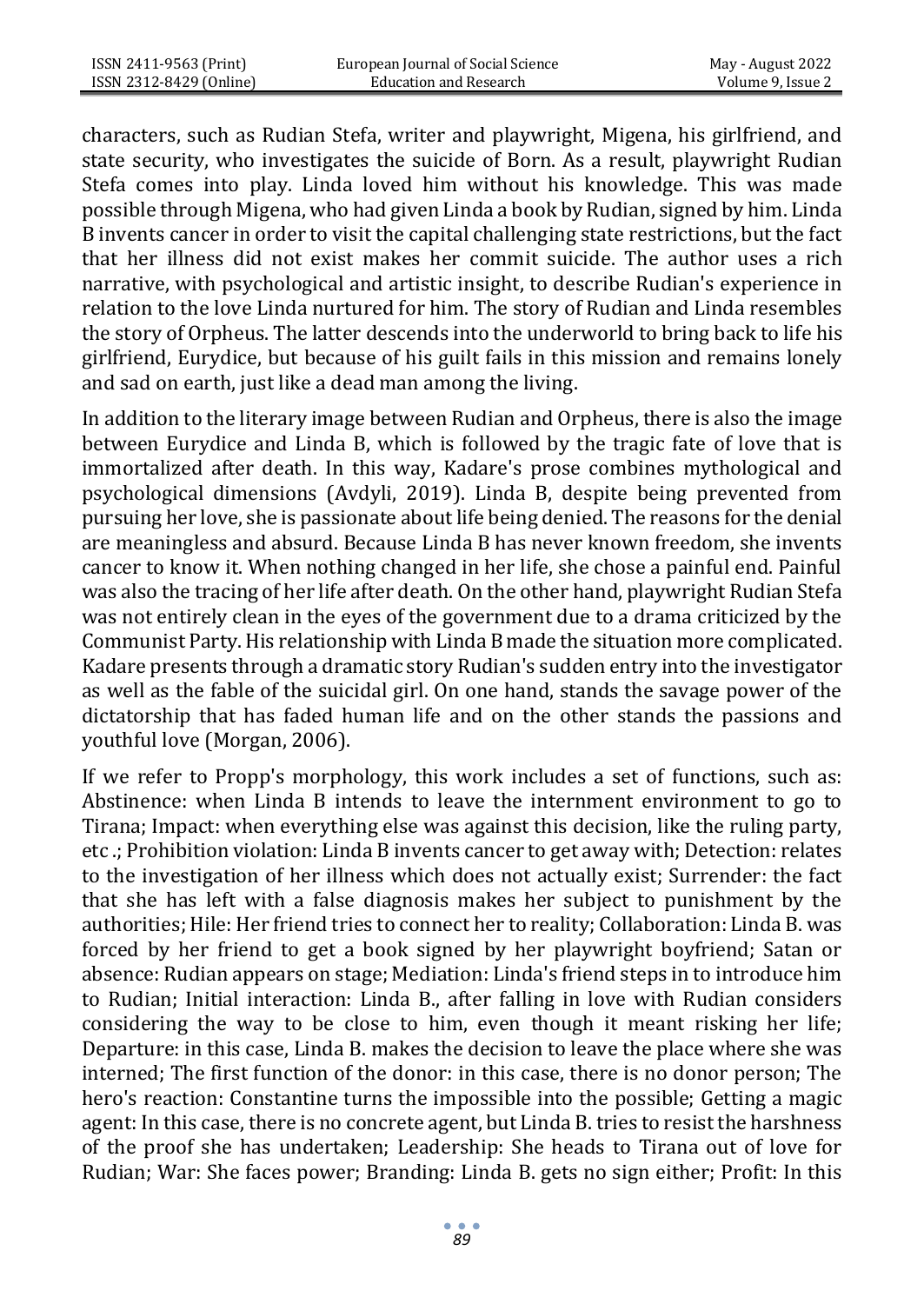| ISSN 2411-9563 (Print)  | European Journal of Social Science | May - August 2022 |
|-------------------------|------------------------------------|-------------------|
| ISSN 2312-8429 (Online) | Education and Research             | Volume 9, Issue 2 |

case Linda B. does not win; Liquidation: She kills herself; Return: Goes to death; Prosecution: Her case begins to be investigated; Unknown arrival: There is no unknown hero, as even Rudian himself had no chance to defeat the fate of the girl he loved; Unfounded allegations: Investigators allude to Rudian's possible connection to Linda B .; Difficult task: The hero is not directly tested, but her act is tested, as is Rudian, who learns the truth about Linda; Solution: Investigations reveal the truth, but cannot act on the already dead victim; Recognition: The hero is known, Linda B. represents the fate and tragedy of many Albanian girls in exile; Exposure: We do not have a false hero to appear to people, as Rudian cannot be; Transfiguration: Linda B. does not undergo a physical transfiguration due to the tragic last; Punishment: Violation of the rules of power caused her death; Wedding: In this case this feature does not exist. We see that the work "The obstructed" does not include all the functions of Propp (Propp, 2012) but the sequence is almost the same.

#### **Conclusion**

Ismail Kadare is one of the most famous Albanian authors in the international arena, nominated several times for the Nobel Prize in Literature. He came in contact with contemporary or modern European literature in Moscow. His philosophical approach made him known as an important innovator in Albanian literature. The novel "The General of the Dead Army" aroused much controversy. Kadare was positioned as the advocate of democratizing the country in a new light. He entered history freely through the literary background

When it comes to the research questions of this study, we can briefly say that regarding the first question on the influence of contemporary literature of the time when Kadare's work had its momentum, such as modern, postmodern literature and the literature of socialist realism, we can say that undoubtedly the influence of modern literature is clearly seen in Kadare's work, starting from the structural elements and the method of dealing with themes, while the influence of socialist realism literature is seen to be minimal, or almost invisible in Kadare's work , although his contemporaries acted differently.

Regarding the second question on the influence of popular literature and folklore on Kadare's work, the influence is clearly seen. Kadare is seen to have a habit of taking the themes, motives and names of folklore literature, tales, myths and old Albanian legends, bringing them back modernized, which is one of the main elements of his success.

Regarding the third research question on the presence of elements of Propp analysis elements, Kadare uses myth as the mainstay of the novel's edifice. Folk tales of oral heritage serve as a way of interpreting history in Kadare's work. In Kadare's work, the conviction of Albanians in Kanun and Besa is presented more than in religion. Kadare has a special love for the past, which is factual. It takes into account wellknown historical events. Kadare often uses the conventional plot at every step of his subject. However, he takes into account the deeper meaning of the myth.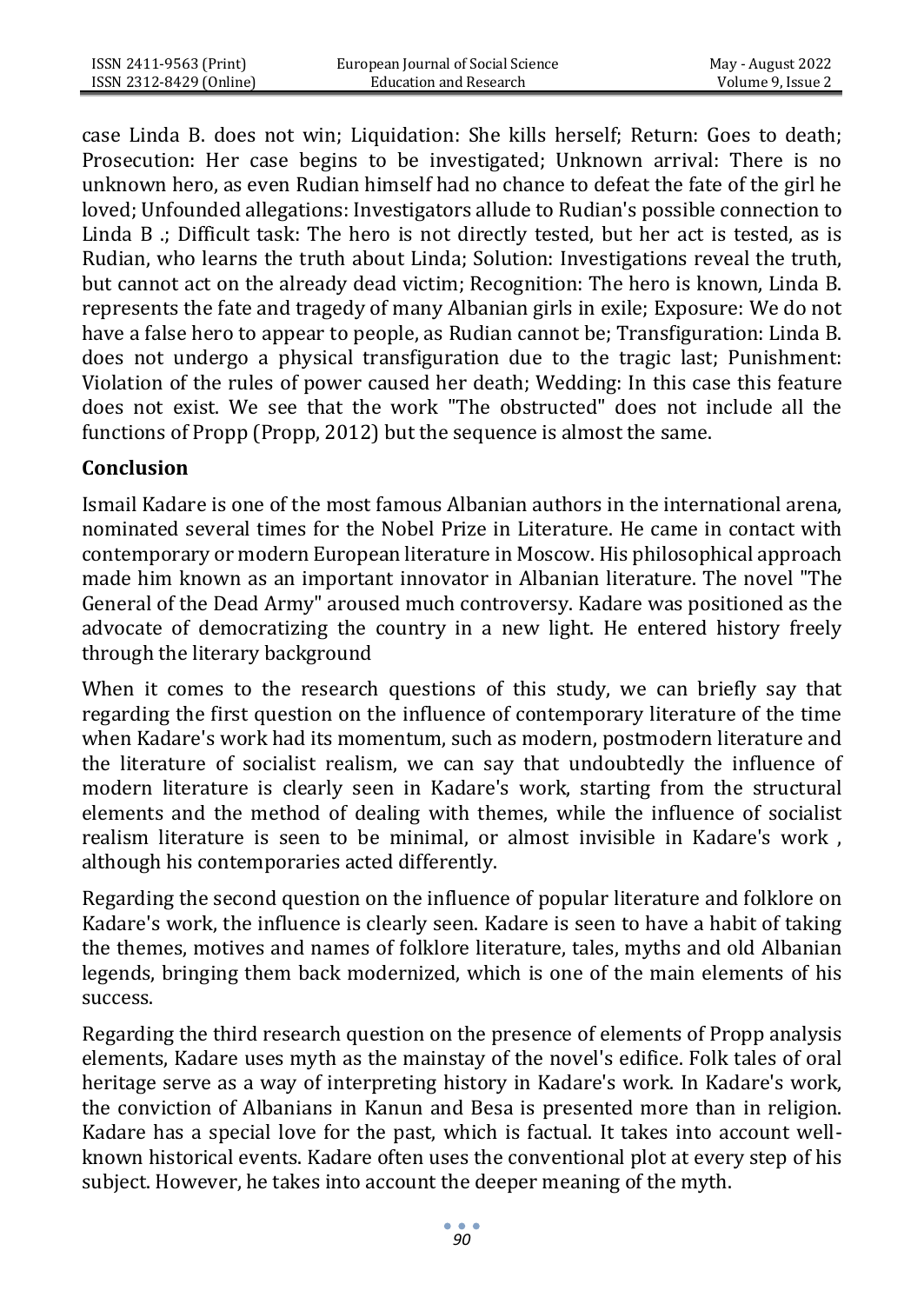However, in a large number of cases, it is not easy to apply Propp's scheme in the literature of socialist realism, due to the influence of factors inside and outside the work, such as the difficulties of the characters in the time of communism, which do not allow the end of the characters to be happy, just as it happens in fairy tales and other works according to Propp. On the contrary, they could end up in death, because the system itself killed their dreams and happiness, as was the case of Linda B. in Kadare's "Obstructed". It is noticed that the heroes are the common people and that the devils are persons in power, who create innumerable difficulties for the heroes.

The literature of socialist realism, extending in a not short period, remains completely uninterpreted: not in the causes and context of flourishing, but in its internal legitimacy, in the determination of values and anti-values, in the distortion of the relation of the principles of poetics internal and extra-literary imposing factors, etc. Outside the complexes related to the political period of communism, today's studies should be directed to this period, as a scientific necessity, to complete the structure of the history of the development of literature in Albania. Modernity is a new interpretation of the secret spirit of the world, it is the search for a new referent for the world that discovers it by marking it. The intertexts of history and function are evident in the works taken in the socialist analysis of the 1980s.

On the other hand, we have a kind of opposition from Ismail Kadare, whose work, although very modern, has received not only a series of motifs from Albanian tales, myths, and legends, but are also structurally complete and are at the same time works of which contain more Propp functions than all the works of the various authors of the period analyzed in the study. It is no coincidence that in this study a special place is given to the writer Ismail Kadare, as we will see in the following chapters, the most famous and most translated Albanian writer of all time. Many of the processes of emancipation and modernization of Albanian literature are explained in the case of Kadare. The inevitable Albanian modernity cannot be explained without its paradoxical character. In a characterized traditional or conservative society, the movements for modernity have not been without consequences, without misunderstandings. Modern literature, however, has been more modern than Albania itself.

# **Bibliography**

- [1] Atlantic, G. (2009). Ismail Kadare. World Literature Today, 83(1), 8.
- [2] Avdyli, M. (2019). Mythical symbols in the poetry of Ismail Kadare. *Linguistics and Literature Studies*, *7*(4), 164-167.
- [3] Avdyli, M. (2019a). Erotical Signs in The Poetry of Ismail Kadare. PRIZREN SOCIAL SCIENCE JOURNAL. 3. 27. 10.32936/pssj.v3i2.90.
- [4] Avdyli, M. (2019b). Mythical Symbols in the Poetry of Ismail Kadare. Linguistics and Literature Studies. 7. 164-167. 10.13189/lls.2019.070406.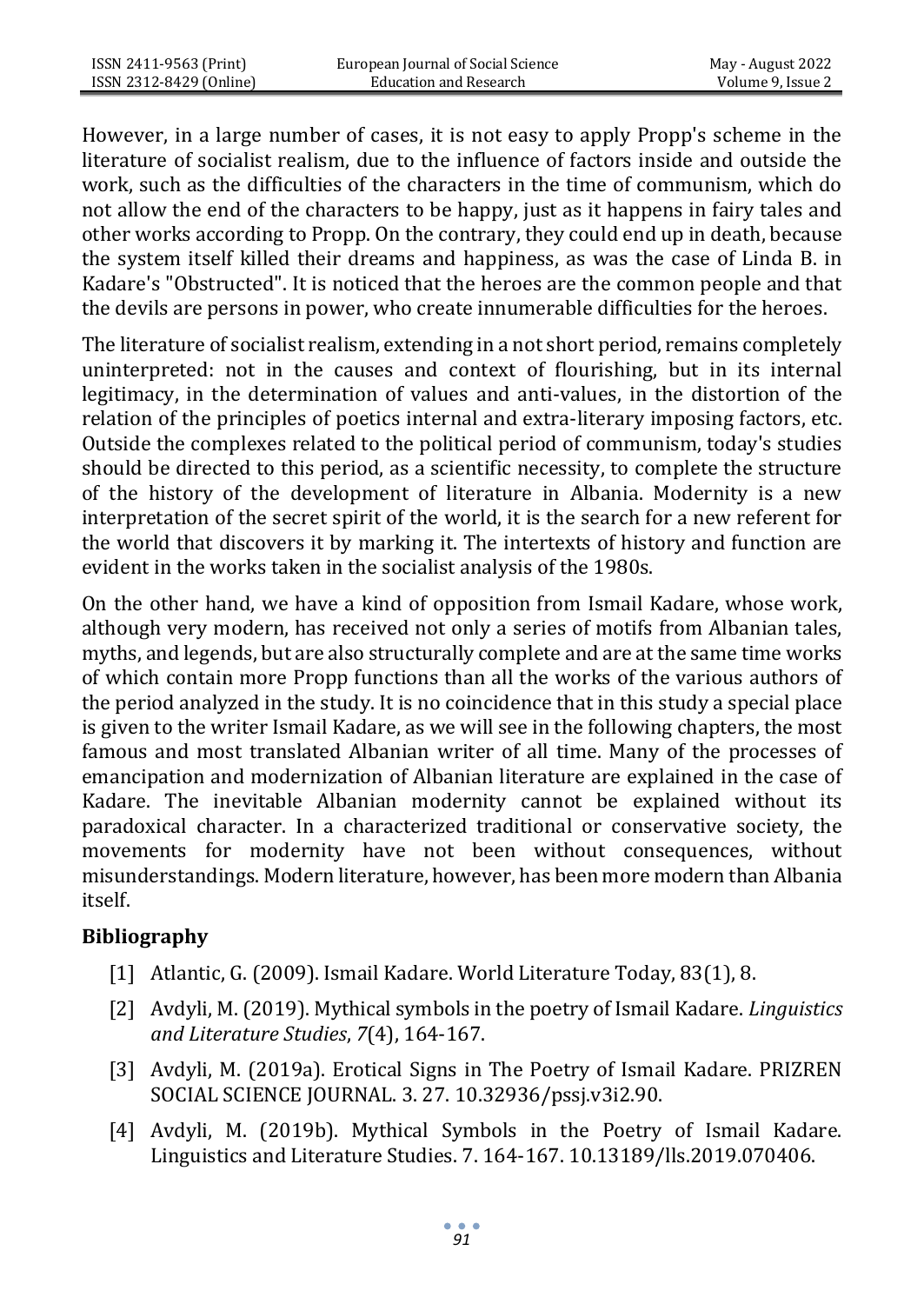- [5] Baldwin, B. (2005). Ismail Kadare. *TLS - The Times Literary Supplement*. 15- 15.
- [6] Bellos, D. (2008). On Translating Ismail Kadare. Translation Review, 76(1), 17-22.
- [7] Cox, J. K. (2006). What's behind the veil? The Ottoman fiction of Ismail Kadare. Indiana Slavic Studies, 16, 47-73.
- [8] Elsie, R. (2005). Subtle Dissent of a Balkan Bard. The Life and Works of Ismail Kadare". The Times Literary Supplement, 24.
- [9] Gjergji, S. (2015). A pragmatic analyses of the use of types of de ixis in poetry and no vels of the author Ismail Kadare. Academicus International Scientific Journal, 6(12), 134-146.
- [10] Kadare, I. (1998). *Doruntine*. Rowman & Littlefield.
- [11] Kadare, I. (2010). *The file on H*. Random House.
- [12] Kadare, I. (2011). *The Three-Arched Bridge*. Random House.
- [13] Kadare, I. (2018). *Essays on World Literature: Aeschylus• Dante• Shakespeare*. Restless Books.
- [14] Kadare, I., Simic, P., Frckoski, L., & Hysa, Y. (2001). The southern Balkans: perspectives from the region. Institute for Security Studies, Western European union.
- [15] Kassabova, K. (2021). Surviving and Subverting the Totalitarian State: A Tribute to Ismail Kadare. World Literature Today. 95. 49-51. 10.1353/wlt.2021.0202.
- [16] Klosi, A. (1991). *Mythologie am Werk: Kazantzakis, Andrić, Kadare: eine vergleichende Untersuchung am besonderen Beispiel des Bauopfermotivs* (p. 183). Peter Lang International Academic Publishers.
- [17] Marinaj, G. (2008). An Interview with Ismail Kadare. Translation Review, 76(1), 11-16.
- [18] Morgan, P. (2006). Ismail Kadare. *World Literature Today*, *80*(5), 7-11.
- [19] Morgan, P. (2010). Translation and Dictatorship: the Case of Ismail Kadare. *The AALITRA Review*, (2), 37-41.
- [20] Morgan,P. (2020). The Three Worlds of Ismail Kadare. The Modern Language Review. 115. 124. 10.5699/modelangrevi.115.1.0124.
- [21] Mukherjee, S.& Roy, D. (2021). Eurocentrism and Postcoloniality in The Works Of Ismail Kadare. 55. 127.